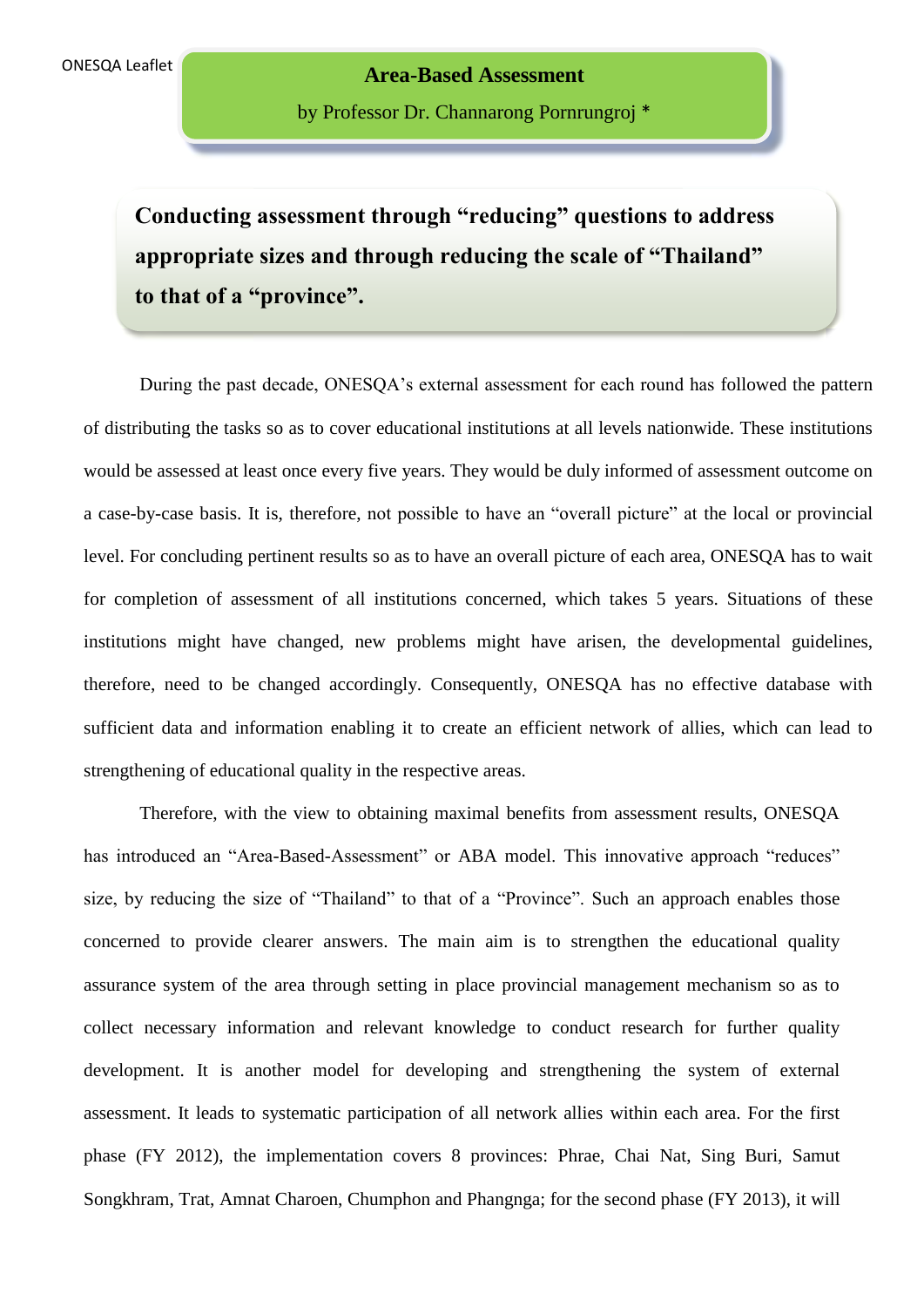cover 20 provinces; for the third phase (FY 2014), 41 provinces and for the fourth phase (FY 2015), 8 provinces.

## **Objectives**

- 1. To involve participation of all sectors in the area of education
- 2. To provide clarity for local development
- 3. To brings about impacts for the benefits of local development

## **Goals**

- 1. To get the Area-Based Assessment Model for the remaining years (2013-2015) of the third assessment round and the fourth round (2016-2020);
- 2. To engage representatives of all network allies in the target areas where are actively involved in resource mobilization for strengthening educational quality; and
- 3. To organize an Educational Quality Festival of target areas to present the assessment outcome, problems and obstacles, and guidelines for enhancing quality of education with time frame set. Provincial "Creative Dialogue" will also be organized for presentation of results of research in cooperation with network allies, so as to benefit from the pertinent guidelines for improving educational quality.

ONESQA fervently hopes that the Area-Based Assessment will provide a model for innovative assessment leading to enhancing quality. It will also result in stimulating cooperation of network allies, which will emerge as a Quality Chain for strengthening existing cooperation efforts in the area, with the ultimate aim of achieving better quality of life as well as a culture of quality.

**\*** Director, Office for National Education Standards and Quality Assessment (Public Organization): excerpt from the programme of activities of the "Educational Quality Festival"

**\_\_\_\_\_\_\_\_\_\_\_\_\_\_\_\_\_\_\_\_\_\_\_\_\_\_\_\_\_\_\_\_\_\_\_\_\_\_\_\_\_\_\_\_\_\_\_\_\_\_\_\_\_\_\_\_\_\_\_\_\_\_\_**\_\_\_\_\_\_\_\_\_\_\_\_\_\_\_\_\_\_\_\_\_